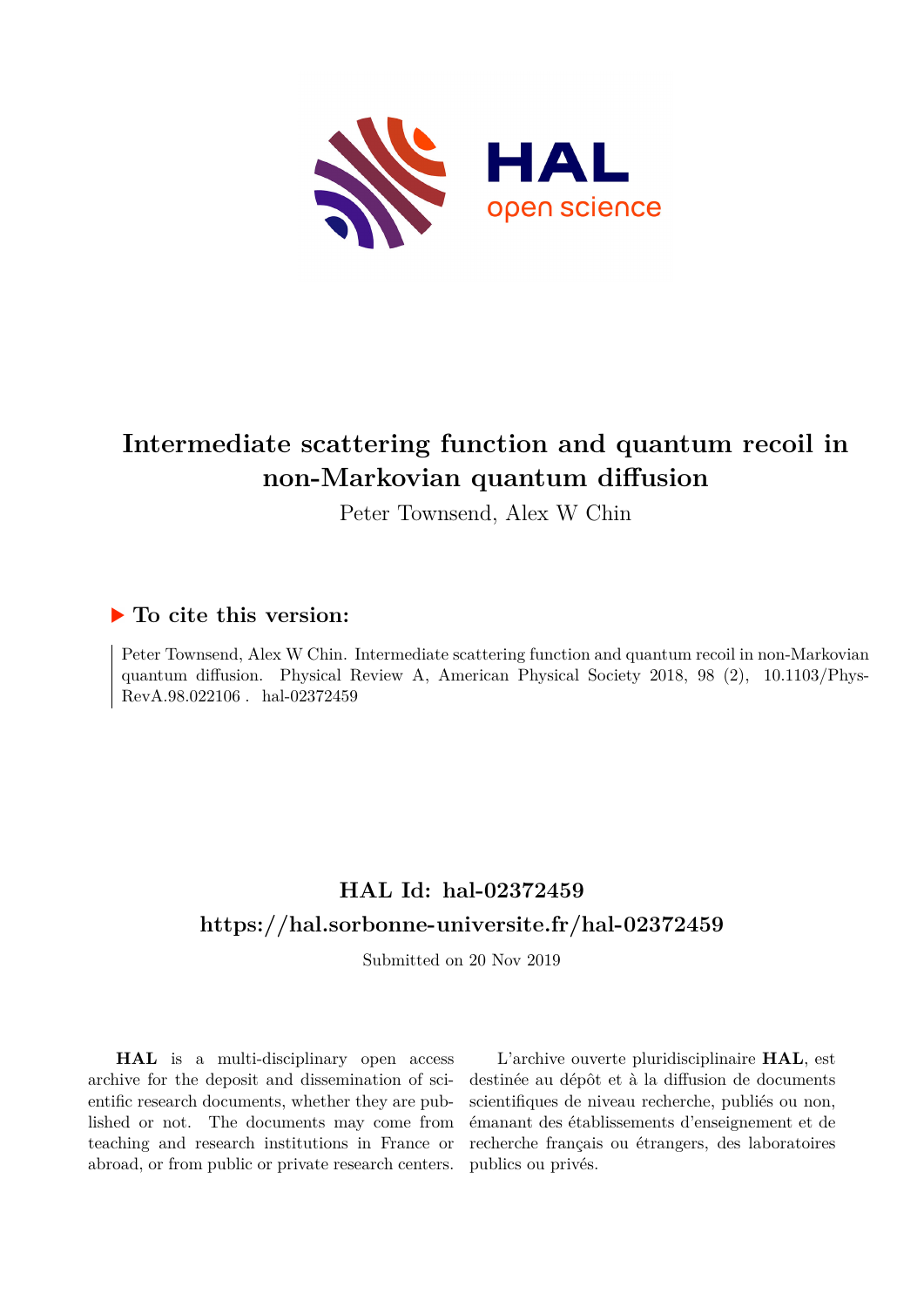#### **Intermediate scattering function and quantum recoil in non-Markovian quantum diffusion**

Peter S. M. Townsend<sup>\*</sup>

*Surfaces, Microstructure and Fracture Group, Department of Physics, Cavendish Laboratory, J.J. Thomson Avenue, Cambridge CB3 0HE, England*

Alex W. Chin

*Institut des NanoSciences de Paris, Sorbonne Université, 4 place Jussieu, boîte courrier 840, 75252 Paris Cedex 05, France*

(Received 9 May 2018; revised manuscript received 3 July 2018; published 3 August 2018)

Exact expressions are derived for the intermediate scattering function (ISF) of a quantum particle diffusing in a harmonic potential and linearly coupled to a harmonic bath. The results are valid for arbitrary strength and spectral density of the coupling. The general, exact non-Markovian result is expressed in terms of the classical velocity autocorrelation function, which represents an accumulated phase during a scattering event. The imaginary part of the exponent of the ISF is proportional to the accumulated phase, which is an antisymmetric function of the correlation time *t*. The expressions extend previous results given in the quantum Langevin framework where the classical response of the bath was taken as Markovian. For a special case of non-Markovian friction, where the friction kernel decays exponentially in time rather than instantaneously, we provide exact results relating to unconfined quantum diffusion, and identify general features that allow insight to be exported to more complex examples. The accumulated phase as a function of the *t* has a universal gradient at the origin, depending only on the mass of the diffusing system particle. At large *t* the accumulated phase reaches a constant limit that depends only on the classical diffusion coefficient and is therefore independent of the detailed memory properties of the friction kernel. Non-Markovian properties of the friction kernel are encoded in the details of how the accumulated phase switches from its *t* → −∞ to its *t* → +∞ limit, subject to the constraint of the universal gradient. When memory effects are significant, the transition from one limit to the other becomes nonmonotonic, owing to oscillations in the classical velocity autocorrelation. The result is interpreted in terms of a solvent caging effect, in which slowly fluctuating bath modes create transient wells for the system particle.

DOI: [10.1103/PhysRevA.98.022106](https://doi.org/10.1103/PhysRevA.98.022106)

#### **I. INTRODUCTION AND MOTIVATION**

The interaction of a quantum system with a thermal environment is a rich topic that arises naturally in many fields of physics, including quantum optics [1,2], chemical physics [3], nuclear physics [4], and macroscopic quantum coherence [5,6]. The effect of the environment has a crucial bearing on foundational areas such as quantum measurement theory [7], and on applications with the potential for enormous impact such as quantum computing [8]. In the latter case, central questions include the precision to which coherence can be maintained in the presence of an environment, when a low-dimensional quantum system evolves from an initial superposition with a well-defined phase relationship. Loss of coherence, as well as population transfer, can be addressed on a consistent mathematical footing by considering the evolution of the qubit's reduced density matrix  $\rho_S(t)$  in which the environment degrees of freedom are traced over [9]. A range of techniques for time evolving  $\rho_S(t)$  have been developed using, for example, projection operator techniques [10], stochastic wave-function evolution  $[11]$  path integral methods  $[12]$ , and many-body wave-function techniques that simulate the extended global system [13]. There is no completely general, efficient method

In many contexts, such as chemical dynamics, the theoretical aim is to describe the dynamics of a system or particle in continuous contact with its environment, without being prepared in a special state to begin with. Then, the most convenient description of the open system dynamics is often not via the evolution of  $\rho_S(t)$ , but by equilibrium correlation functions  $\langle A(t)B(0) \rangle$ , the expectation of a product of operators evaluated at different times. Equilibrium correlation functions arise naturally [18] in the description of experiments where the system dynamics are measured via a gentle scattering probe, for example, in surface diffusion measurements with the helium-3 surface spin echo technique [19]. In surface diffusion, the strength and memory properties of the environment coupling play a central role in governing the rate and the detailed mechanism

and so simplifying assumptions are required in different cases, for example, weak coupling or the absence of memory effects in the thermal bath. Memory effects, when the effect of the bath cannot be treated in a Markovian approximation, are a wide area of topical interest in the field  $[14–16]$ . It is widely recognized that exactly solvable large quantum systems, such as globally harmonic systems, are valuable for investigating the effect of arbitrarily strong non-Markovian quantum damping [9]. In the present work we consider memory effects in a globally harmonic model that has been utilized extensively as a model for damped quantum oscillations including the unconfined limit of dissipative quantum diffusion [17].

<sup>\*</sup>psmt2@cam.ac.uk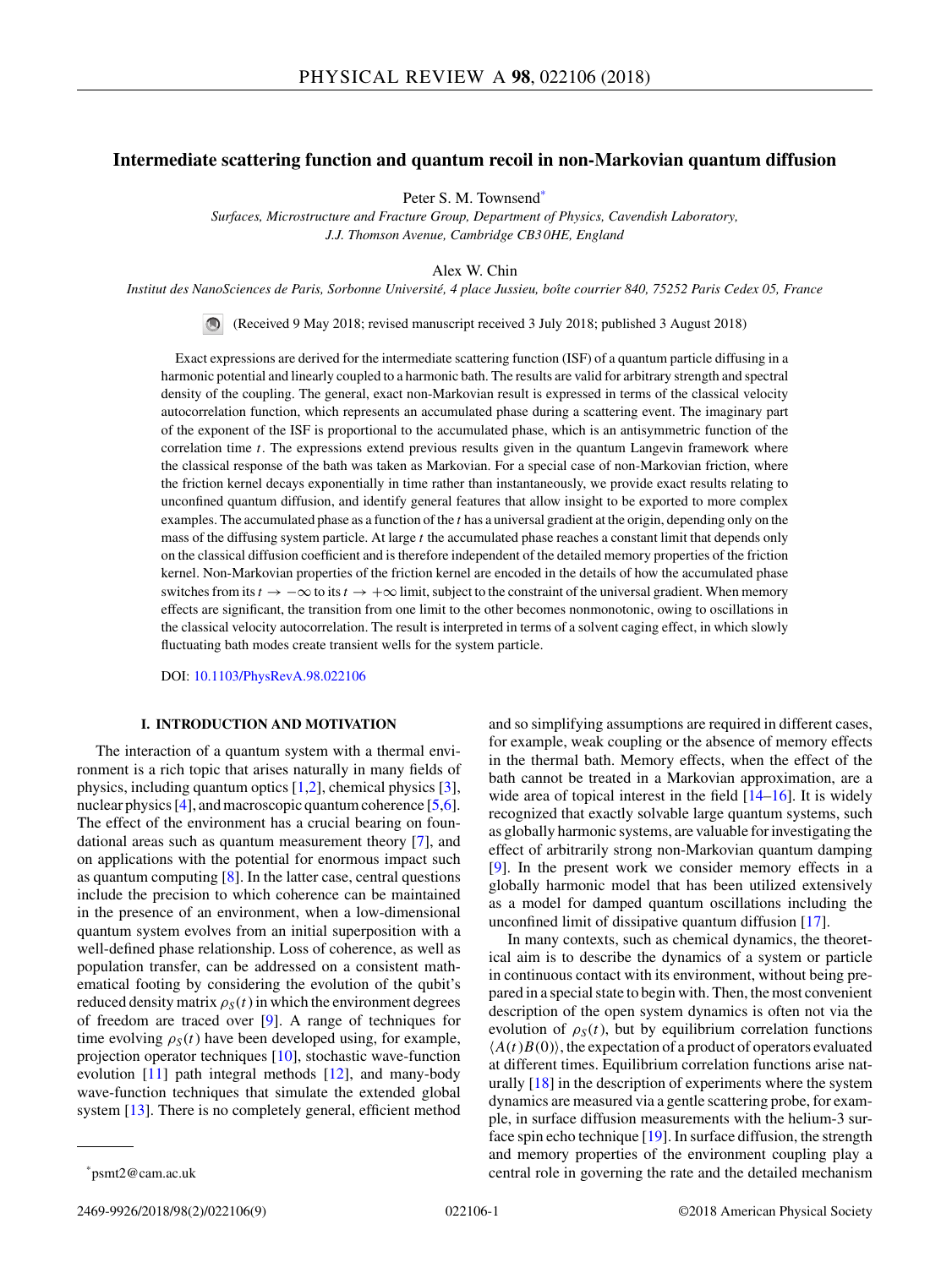of dynamical processes, even within an entirely classical description and regardless of whether the diffusion is continuous or occurs by jumps [20–22]. Surface diffusion in real physical systems takes place in a nonlinear potential energy landscape, and exact correlation functions are intractable. However, diffusion in either a flat or harmonic potential, coupled to a harmonic bath, can be described by a globally harmonic system and therefore exact thermal correlation functions can be derived both classically and quantum mechanically because the global dynamics and thermodynamics are accessible. As with the problem of time-evolving  $\rho_S$ , correlation-function methods that can be used to treat nonlinear systems are generally restrictive in other ways, and establishing exact reference results for linear systems is therefore valuable for understanding the strengths and limitations of approximate methods. As an example, a formula has recently been proposed for calculating dynamical correlation functions for a particle in a periodic potential directly from the Bloch states of the uncoupled system and their lifetimes [23]. Exact results on harmonic systems can be used to explore the extent to which such methods can be pushed with respect to strong coupling and memory effects.

Here we focus on the intermediate scattering function (ISF), the autocorrelation of the kinematic scattering amplitude  $\exp(i\Delta \mathbf{Kx})$ , which reflects the origins of the present work in the context of quasielastic atom-surface scattering [19]. A precise definition of the ISF will be given in Sec. II where the analytical results are derived. The significance of the ISF arises via a Born approximation for the inelastic scattering amplitude from dynamical scattering centres [18], in which the inelastic differential scattered intensity is proportional to the dynamical structure factor (DSF) of the ensemble of scattering centers. The ISF is the Fourier transform of the DSF into the time domain [24], and is measured approximately in the HeSE experiment where the Fourier transform is carried out physically [19]. The ISF is often the more convenient of the two scattering functions to work with since closed analytical forms are available for a wide range of physical models including classical Langevin dynamics [22]. The short time behavior of the ISF is sensitive to the nature of the coupling between each diffusing adsorbate and the substrate heat bath. For example, in the classical diffusion of an adsorbate subject to the Langevin equation, the ISF displays a regime switch between a Gaussian function describing ideal ballistic motion at short times, and an exponential decay describing continuous diffusion at long times. The crossover is compactly represented in the time domain, and the transition between the two regimes is governed by the velocity correlation time [22]. The classical result can be readily extended to cover the case of linear but non-Markovian dissipation [25], and a key qualitative outcome is that the introduction of a finite memory time in the bath can strongly increase the amplitude of the ISF encompassed by ballistic-like behavior, while leaving the long-term diffusion rate unaffected. Hence, the short-time behavior of the classical ISF is sensitive to both the absolute strength of the coupling to the heat bath, and also the frequency dependence of the coupling. Later on we show that the same is true for the quantum mechanical ISF.

While the classical ISF is a real, symmetric function of the correlation time, the quantum ISF is complex. The origin of the complexity can be viewed as originating from the necessary asymmetry in the Fourier domain, a condition known as

detailed balance imposed by the Boltzmann distribution [24]. Equivalently, the origin of the imaginary contribution to the exponent of the ISF can be attributed to the position operator  $x(t)$  of the scattering center failing to commute with its original self  $x(0)$  as it evolves in time via the operator equations of motion [26,27]. For a particle completely decoupled from its thermal bath and therefore carrying out ballistic motion, the result is a pure frequency-domain shift of the classical DSF, where the size of the shift is given by the dispersion relation of the scattering center. Therefore in the time domain, the quantum ISF consists of the classical ISF multiplied by a nondecaying complex exponential in time. In the dissipative case, in which classically the particle undergoes a ballistic-diffusive transition, the imaginary part of the exponent of the ISF does not oscillate forever but is a damped, antisymmetric function of time whose limit as  $t \to \infty$  is nonzero. The imaginary part is proportional to  $\hbar$  and therefore describes a quantum effect, and its existence is known as quantum recoil [26]. The functional form of the imaginary part of the exponent has been derived from a quantum Langevin description, both heuristically and in a linear response framework [26,27], assuming that the classical fluctuation and dissipation are Markovian. The value of the present work in relation to those previous studies will be to give a concise expression for the imaginary part of the ISF exponent in terms of the classical velocity autocorrelation function, and evaluate the function for an example of non-Markovian linear dissipation.

The linear coupling model of surface diffusion is a wellexplored model system and has been investigated in some detail using projection operator methods [28] and functional integral approaches [29,30]. Additionally, atom-scattering line shapes have been derived for scattering from surface phonons and harmonically bound adsorbates using fundamentally the same model [31]. However, to our knowledge the precise analytical connection between linear correlation functions and quantum recoil in the ISF, for non-Markovian coupling to the bath, has not been fully elucidated, and that is the purpose of the present work. In Sec. II, exact expressions are given for the real and imaginary parts of the exponent of the ISF in terms of classical correlation functions. The results are valid for any globally harmonic system, and could therefore apply to damped vibrations as well as dissipative diffusion. The imaginary part is illustrated for the special case of exponential memory friction where memory effects are described by a single parameter and the classical velocity autocorrelation is straightforwardly accessible.

#### **II. DERIVATION OF THE QUANTUM ISF**

Consider the model Hamiltonian *H* in which a particle of mass *m*, harmonically bound in a one-dimensional potential of natural oscillation frequency  $\omega_0$ , is linearly coupled to a harmonic bath as follows:

$$
H = \frac{p^2}{2m} + \frac{1}{2}m\omega_0^2 + \sum_{\alpha} \left[ \frac{p_{\alpha}^2}{2m_{\alpha}} + \frac{1}{2}m_{\alpha}\omega_{\alpha}^2 \left( x_{\alpha} - \frac{c_{\alpha}x}{m_{\alpha}\omega_{\alpha}^2} \right)^2 \right],
$$
\n(1)

where *x* and *p* are the position and co-ordinate operators of the particle considered as our open system.  $p_{\alpha}$  and  $x_{\alpha}$  are the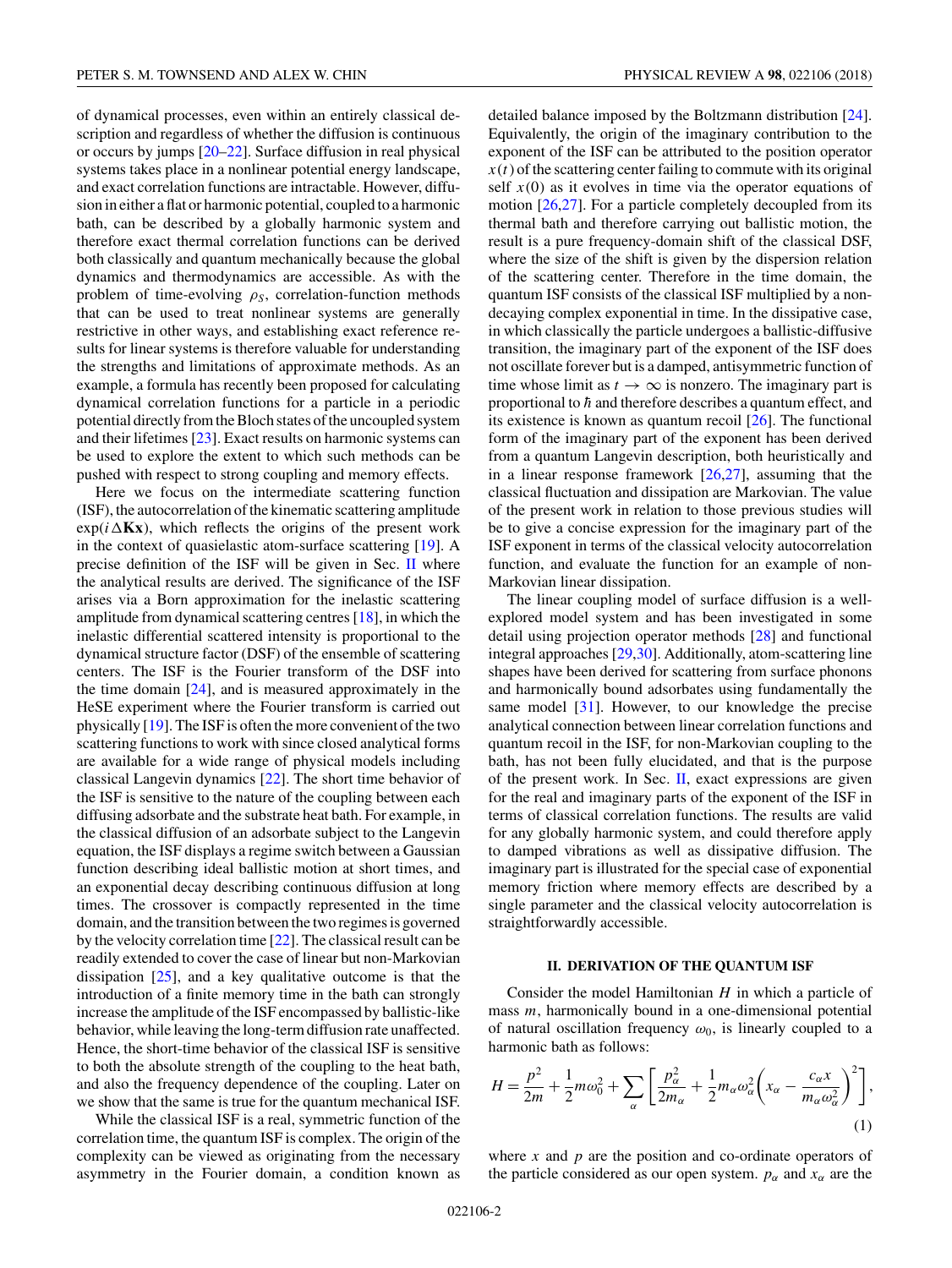position and momentum operators of bath degrees of freedom, which are harmonic oscillators of frequency  $\omega_{\alpha}$  and mass  $m_{\alpha}$ , coupled to our system particle with coupling constants  $c_{\alpha}$ .

The quantum ISF for our system particle is defined as

$$
I(\Delta K, t) = \frac{1}{Z} \text{tr}[e^{i\Delta K x(t)} e^{-i\Delta K x(0)} e^{-\beta H}], \tag{2}
$$

where  $Z$  is the partition function of the global model,  $\Delta K$ is a parameter called the momentum transfer,  $\beta$  is the inverse temperature  $(k_B T)^{-1}$ , and any complete basis can be chosen for the trace. The definition is made within the Heisenberg picture of operator evolution, in which  $x(t)$  is the time evolution of  $x(0)$ . Throughout the present article, operators without an explicit time argument have an implicit time argument of zero. The connection between the definition here and the dynamic structure factor and hence scattering intensity in the Born approximation, can be established by performing the trace in the basis of global energy eigenstates.

A real scattering experiment would normally involve scattering of a beam of particles from an ensemble of scattering centers, say an ensemble of atoms adsorbed on a surface. Here we are assuming that no scattering is induced directly by the environment modes (such as phononic or electronic excitations). Additionally, if the probe particles scatter coherently from the adsorbates in the ensemble, then we are assuming that there are no explicit correlations between the dynamics of the different particles in the ensemble, which is a reasonable qualitative assumption as long as the ensemble has a low density. However, our purpose here is to derive an exact result on a model system rather than account for the additional factors that would affect the results of approximate experimental realisations.

If *H* is considered as a classical Hamiltonian, then the classical dynamics of the system particle are given by the generalized Langevin equation (GLE) [32,33],

$$
m\ddot{x}(t) = -m\omega_0 x(t) - \int_0^t m\gamma(t - t')\dot{x}(t')dt' + F(t), \quad (3)
$$

with the friction kernel given by

$$
\gamma(t) = \frac{1}{m}\theta(t) \sum_{\alpha} \frac{c_{\alpha}^2}{m_{\alpha}\omega_{\alpha}^2} \cos(\omega_{\alpha}t),\tag{4}
$$

and where  $F(t)$  is a normally distributed, zero-mean random force that satisfies  $\langle F(t)F(0) \rangle = mk_BT\gamma(t)$ , a classical fluctuation-dissipation relation where  $\langle \rangle$  indicates an ensemble average over initial states of the bath with the position of the system particle taken into account in the averaging process [32]. The GLE can be used to derive classical correlation functions such as the velocity autocorrelation function (VACF)  $\psi(t) = \langle v(t)v(0) \rangle$ , which can be readily expressed as a Laplace transform, and expressed analytically in the time domain whenever the Laplace transform is analytically invertible. For example, when the friction kernel  $\gamma(t)$  is an exponentially decaying function of time, the resulting Laplace space form of the VACF can be straightforwardly inverted to give a biexponential function in time [34] which generalizes the well-known mono-exponential form  $\psi(t) = \langle v^2 \rangle \exp(-\gamma t)$ derived from the Langevin equation [22].

In the classical situation just described, the effect of the bath mode masses  $m_\alpha$  on the dynamical properties on the system particle is entirely captured in the expansion (4) where the masses always enter in the combination  $c_{\alpha}^2/m_{\alpha}$ . Therefore,  $c_{\alpha}$  can always be traded against  $m_{\alpha}$  to make the bath mode masses equal to the system particle mass ( $m_\alpha = m \forall \alpha$ ) with no loss of generality, as long as we are interested only in correlation functions involving the system particle alone. The same outcome can be seen where, for example, an explicit transformation to mass-weighted co-ordinates has been used to address memory effects in classical barrier crossing [35]. The operator-valued generalization of the classical GLE (3) is the quantum Langevin equation (QLE) for the system particle's position operator which reads the same as the GLE but for operator-valued  $x(t)$  and  $F(t)$ , where quantum effects enter into the fluctuation-dissipation relations that apply to *F* [36]. In the present notation  $[33]$ , the statistical dynamics of the random force (still with zero mean) are given in terms of the commutator  $[A, B] = AB - BA$  and the anticommutator  ${A, B} = AB + BA$  by

$$
\langle [F(t), F(0)] \rangle = -i\hbar \sum_{\alpha} \frac{c_{\alpha}^2}{m_{\alpha} \omega_{\alpha}} \sin(\omega_{\alpha} t); \tag{5}
$$

$$
\langle \{F(t), F(0)\}\rangle = \hbar \sum_{\alpha} \frac{c_{\alpha}^2}{m_{\alpha}\omega_{\alpha}} \coth\left(\frac{1}{2}\beta \hbar \omega_{\alpha}\right) \cos(\omega_{\alpha}t), \tag{6}
$$

where in the quantum mechanical case as the classical case, the averaging  $\langle \rangle$  is performed over a bath equilibrated with the initial system particle position  $[32,33]$ . The numbers  $\{c_{\alpha}\}\$ and  ${m<sub>\alpha</sub>}$ , characterizing the bath, still appear only in the combination  $c_{\alpha}^2/m_{\alpha}$ . Therefore, just as in the classical case, being able to vary  $c_{\alpha}$  and  $m_{\alpha}$  independently gives no more flexibility than fixing  $m_\alpha = m \forall \alpha$  and varying  $c_\alpha$ , in terms of the effect on system particle correlation functions. The purpose of writing out the QLE explicitly in the present work was to emphasize the amount of generality retained even when  $m_{\alpha} = m \forall \alpha$ ; the derivation of the ISF will proceed shortly through a different representation of the system-bath coupling based on the global normal modes.

As a separate convenient ingredient for the derivation, we quote a re-exponentiation result for the ISF of a particle in a harmonic potential but not coupled to a bath. Namely, the ISF associated with the uncoupled Hamiltonian

$$
H_{\Omega} = \frac{p^2}{2m} + \frac{1}{2}m\Omega^2 x^2
$$
 (7)

is given by [37]

where

$$
I_{\Omega}(\Delta K, t) = \exp\left\{\frac{1}{2}\Delta K^2[X_{\Omega}(t) + iY_{\Omega}(t)]\right\},\tag{8}
$$

$$
X_{\Omega}(t) = \frac{1}{m\Omega} [\cos(\Omega t) - 1] \hbar \coth\left(\frac{1}{2}\beta \hbar \Omega\right); \qquad (9)
$$

$$
i\hbar Y_{\Omega}(t) = i\hbar \frac{1}{m\Omega} \sin(\Omega t). \tag{10}
$$

Taking the limit  $\Omega \rightarrow 0$  returns the quantum ballistic ISF that can be obtained directly using, for example, the Baker-Hausdorff theorem  $[26]$ , which demonstrates that it is safe to treat a free particle as the  $\omega_0 \rightarrow 0$  limit of a quantum oscillator in the present context. Next we consider the ISF (2) when the scattering center is coupled to the environmental oscillators.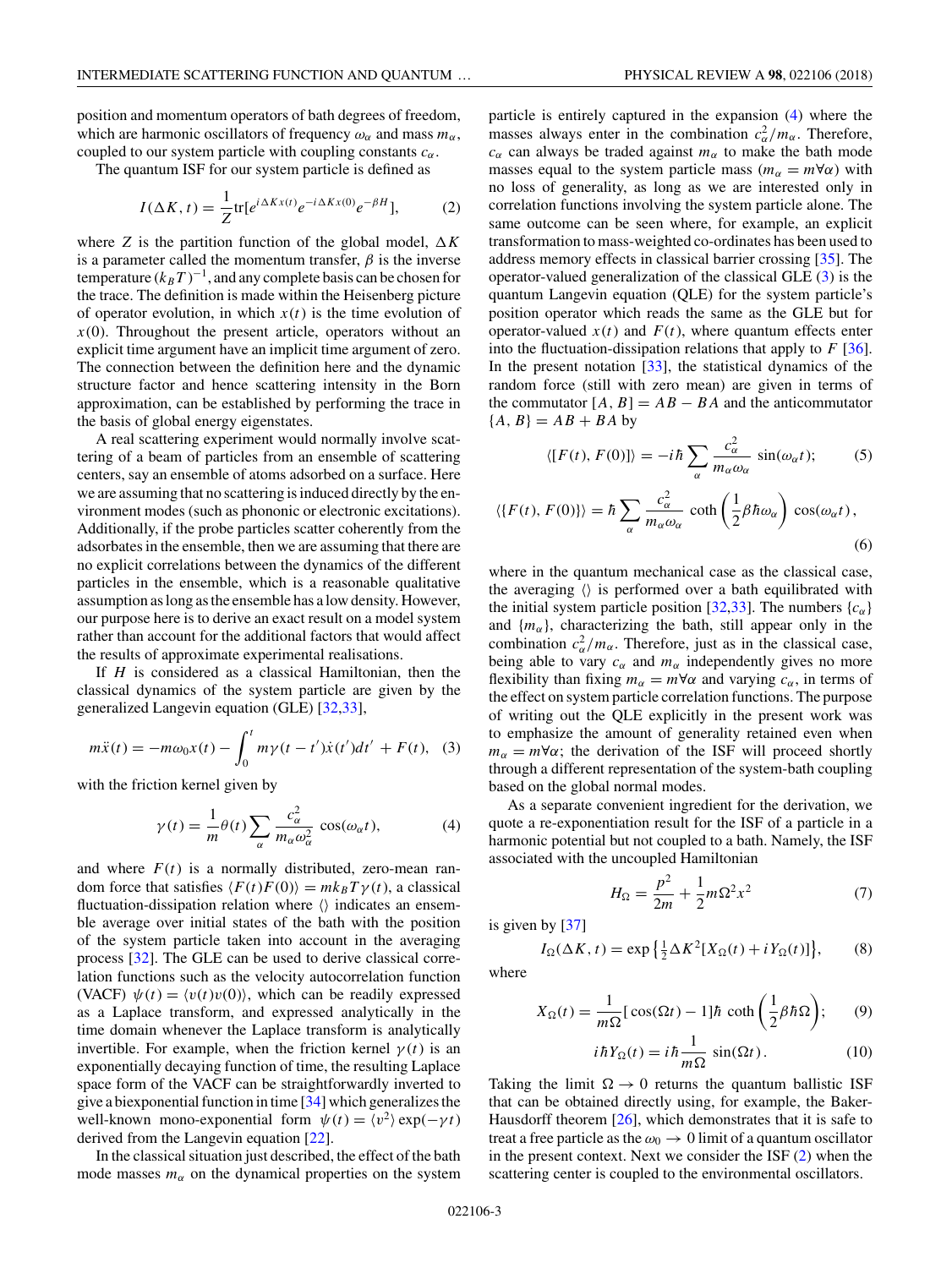To compute the ISF for the open system, we put the system and bath co-ordinates are on equal footing by performing a normal modes transformation, a simultaneous orthogonal transformation of the co-ordinates and momenta of the global model such that the Hamiltonian as a function of the new operators represents a collection of uncoupled oscillators. An application of normal modes transformations to study classical barrier crossing has been mentioned already [35]; in the quantum mechanical case the transformation is also known as a Bogoliubov-Valatin transformation [38], when considered as a transformation of creation and annihilation operators. In general, the purpose of such a transformation is to find the good quantum numbers of collective excitations. Phonons in a harmonic solid provide one familiar example, but the technique also finds broad application across condensed matter, in systems that can be described via a variable number of collective excitations, including superfluidity and magnetism [39].

The normal modes transformation brings the Hamiltonian into the form

$$
H = \sum_{k} \left( \frac{q_k^2}{2m} + \frac{1}{2} m_k \Omega_k^2 y_k^2 \right),
$$
 (11)

where  $y_k$  are the quantum operators representing normal coordinates, *qk* are the corresponding canonical momenta, *m* is still the particle mass, and  $\{\Omega_k\}$  are the frequencies of the oscillators that have been decoupled by the transformation. The normal co-ordinates  $y_k$  and corresponding momenta  $q_k$  satisfy the canonical commutation relations as long as the original *x*, *p* and  $x_\alpha$ ,  $p_\alpha$  did so since the normal modes transformation is orthogonal and therefore canonical. Further details of the operator transformation are given in the Appendix. If there are *N* bath modes, that is  $\alpha$  runs from 1 to *N*, then there are  $N + 1$  values of the index k. The system and bath modes are not treated separately by the *k* index, and so when we compute the ISF shortly, there will be no separate summation over bath modes and system states, only a single summation over the normal modes of the global system.

The frequency sets  $\{\Omega_k\}$  and  $(\omega_0, {\omega_\alpha}\})$ , and the corresponding coefficient sets  $\{d_k\}$  and  $\{c_\alpha\}$  are related via the solution of an eigenvalue problem, and there is no general expression for a specific element of one set in terms of the elements of the other. However, the fact that the Hamiltonian can be expressed in the form  $(11)$  allows formally exact expressions for the ISF to be found, which can, in turn, be related back to the original parameters of the coupled-modes Hamiltonian as we will see shortly. Therefore  $\{d_k\}$  and  $\{\Omega_k\}$  never need to be known explicitly if it is not convenient to compute them. As part of the definition of the model problem, the operator *x* always represents the system co-ordinate, regardless of the values all other parameters. Aside from starting with the inherently approximate model of Eq. (1), no further approximations are made concerning the system and bath frequencies, or the overall strength of coupling to the bath.

We now consider one row of the normal modes transformation, namely the expression for *x* in terms of the global normal mode co-ordinates, in terms of unknown coefficients  $d_k$ :

$$
x = \sum_{k} d_k y_k. \tag{12}
$$

It follows from the separable form  $(11)$  of the Hamiltonian that the ISF is the product of terms like that of Eq.  $(8)$ , which we now demonstrate. For convenience we write the separable Hamiltonian as the sum of commuting parts *Hk*,

$$
H = \sum_{k} H_k, \qquad (13)
$$

where

$$
H_k = \frac{q_k^2}{2m} + \frac{1}{2} m_k \Omega_k^2 y_k^2.
$$
 (14)

We substitute the linear combination  $(12)$  into the definition (2) of the ISF, and take the trace in the basis of eigenstates of the normal mode co-ordinate operators. If we define *A* as the operator whose trace gives the numerator of the ISF, namely  $\overline{A} = e^{i \Delta K x(t)} e^{i \Delta K x(0)} e^{-\beta H}$ , with the explicit expansion in normal co-ordinate operators

$$
A = e^{i\Delta K \sum_k d_k y_k(t)} e^{-i\Delta K \sum_k d_k y_k(0)} e^{-\beta \sum_k H_k}, \qquad (15)
$$

then

$$
I(\Delta K, t) = \frac{1}{Z} \int d\mathbf{y} \langle \mathbf{y} | A | \mathbf{y} \rangle, \tag{16}
$$

where  $\int dy$  stands for  $\int dy_1 dy_2 \cdots dy_{N+1}$ , and  $|y\rangle$  stands for  $|y_1\rangle|y_2\rangle \cdots |y_{N+1}\rangle$ . By construction, the operators associated with different normal modes commute, i.e., if  $k \neq l$  then  $[H_k, H_l] = [y_k, y_l] = [q_k, q_l] = 0$ . Therefore the exponential operators can be arranged as a product over{*k*}, which holds for all times *t* since the time evolution of the normal co-ordinate operators does not mix the different *k*.

The trace itself therefore also reduces to a product, where if we define operators

$$
O_k(t) = e^{i\Delta K d_k y_k(t)} e^{-i\Delta K d_k y_k(0)} e^{-\beta \sum_k H_k}, \qquad (17)
$$

then

$$
I(\Delta K, t) = \frac{1}{Z} \prod_{k} \int dy_k \langle y_k | O_k(t) | y_k \rangle.
$$
 (18)

We emphasize that the trace is not performed separately over bath and system degrees of freedom, which are mixed by the normal modes transformation.

By writing the partition function similarly as a product over *k*, the result can be written in terms of the one-mode ISF of Eq.  $(8)$  as

$$
I(\Delta K, t) = \prod_{k} I_{\Omega_k}(d_k \Delta K, t), \qquad (19)
$$

where each coupling coefficient  $d_k$  is accounted for efficiently by noting that it appears exclusively in the combination  $d_k \Delta K$ .

The result can be conveniently written as

$$
I(\Delta K, t) = \exp\left\{\frac{1}{2}\Delta K^2[X(t) + iY(t)]\right\},\qquad(20)
$$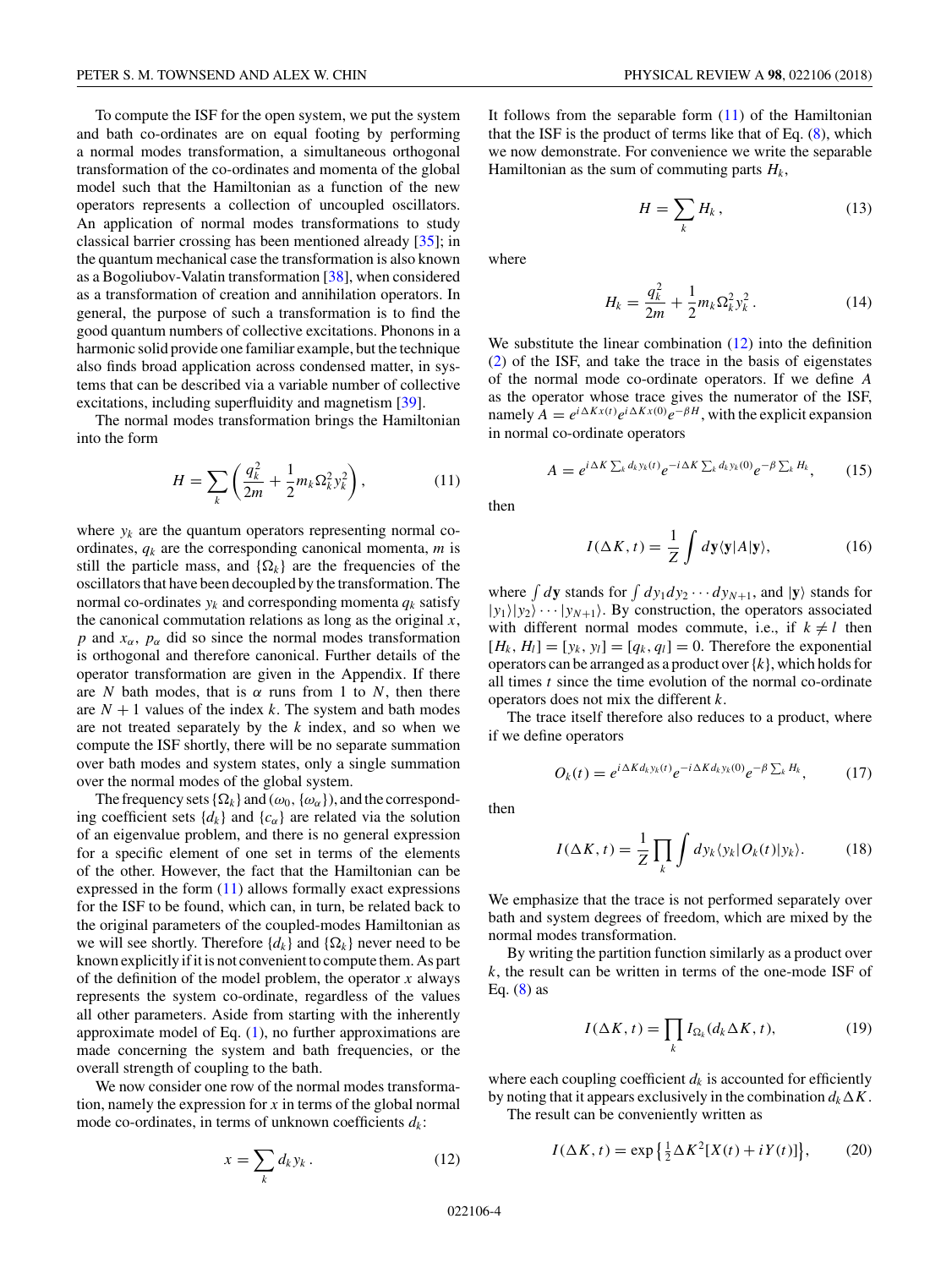where

$$
X(t) = \sum_{k} \frac{d_k^2}{m_k \Omega_k} \left[ \cos(\Omega_k t) - 1 \right] \hbar \coth\left(\frac{1}{2} \beta \hbar \Omega_k\right); \quad (21)
$$

$$
i\hbar Y(t) = i\hbar \sum_{k} \frac{d_k^2}{m_k \Omega_k} \sin(\Omega_k t). \tag{22}
$$

Since  $\Delta K$  appears in the exponent of the one-mode formula (8) as  $\Delta K^2$ , the *k*th contribution to the exponent in the multimode result is weighted by  $d_k^2$ . The  $d_k$  coefficients are as yet unspecified, but the real and imaginary parts of the exponent can be written entirely in terms of classical correlation functions of the system, which, in turn, depend on the classical friction kernel  $\gamma(t)$ . The friction kernel (4) is given directly in terms of the original specification of the coupling constants  $c_{\alpha}$ . To draw the connection with classical correlation functions we first evaluate the classical VACF  $\psi(t)$  in terms of the  $d_k$ . The classical velocity is given by the prevailing transformation into normal modes

$$
\dot{x} = \sum_{k} d_k \dot{y}_k . \tag{23}
$$

The time evolution of a normal mode is simply

$$
y_k(t) = y_k(0)\cos(\Omega_k t) + \frac{q_k(0)}{m_k \Omega_k} \sin(\Omega_k t), \qquad (24)
$$

where  $m_k = m \forall k$  because  $m_\alpha = m \forall \alpha$  so that the normal modes transformation could be performed without any transformation of mode masses. The classical velocities therefore evolve according to

$$
\dot{y}_k(t) = \frac{q_k(0)}{m_k} \cos(\Omega_k t) - y_k(0)\Omega_k \cos(\Omega_k t). \tag{25}
$$

Performing the thermal, classical phase space average over Boltzmann-distributed initial conditions  $y_k(0)$  and  $q_k(0)$  gives the VACF as

$$
\psi(t) = \frac{k_B T}{m} \sum_k d_k^2 \cos(\Omega_k t). \tag{26}
$$

As a simple check on the consistency of the result, we recall that the coefficients  $d_k$  form the row of an orthogonal matrix which effected the normal modes transformation, and therefore  $\sum_{k} d_{k}^{2} = 1$ , which is consistent with the zero-time limit  $\psi(0) = \langle v^2 \rangle = k_B T/m$ . It will be convenient now to define a normalised VACF,

$$
\phi(t) = \frac{m}{k_B T} \psi(t) = \sum_k d_k^2 \cos(\Omega_k t). \tag{27}
$$

The imaginary part of the ISF exponent,  $Y(t)$ , can be written compactly in terms of  $\phi(t)$  as

$$
Y(t) = \frac{1}{m} \int_0^t \phi(t')dt'.
$$
 (28)

Defining a new function  $\psi_Q(t)$  as the classical VACF filtered by the function  $\frac{1}{2}\beta \hbar \omega \coth (\frac{1}{2}\beta \hbar \omega)$  in the frequency domain, i.e.,

$$
\Psi_Q(t) = \frac{k_B T}{m} \sum_k d_k^2 \frac{1}{2} \beta \hbar \Omega_k \coth\left(\frac{1}{2} \hbar \beta \Omega_k\right) \cos(\Omega_k t),\tag{29}
$$

then the function  $X(t)$  is given by an expression identical in form to the classical cumulant expansion [22] relating  $I(\Delta K, t)$  and  $\psi(t)$ , namely,

$$
-\frac{1}{2}X(t) = \int_0^t (t - t')\psi_Q(t')dt',
$$
 (30)

which is easily verified using the identity  $\int_0^t dt'(t-t')$  $\cos(\Omega t') = [1 - \cos(\Omega t)]/\Omega^2$ .

Therefore, the quantum ISF is not quite the product of the classical ISF and a quantum recoil factor, as the real part of the exponent has been filtered in a way that reflects the spectral density of the global normal modes, and quantum rather than classical occupation factors. However, the real part of the exponent can still be derived entirely from the classical VACF for the model system considered in the present work by applying a Fourier filter. Alternatively, by evaluating the quantum mean square displacement (MSD)  $\langle [x(t) - x(0)]^2 \rangle$ , it is readily shown that the result  $(30)$  is equivalent to replacing the classical MSD in the classical cumulant expansion of the ISF [22] with the quantum MSD. For the remainder of the paper we will not consider  $X(t)$  in further detail, but focus on the purely quantum-mechanical term  $Y(t)$ .

One of the key results of the present section is that the input parameters of the model required to evaluate Eq.  $(20)$  can be specified in any of several forms. Any of the following inputs, in addition to the particle mass, would be sufficient to evaluate the model's quantum ISF.

(1) The parameters  $\omega_0$ ,  $\{\omega_\alpha\}$ , and  $\{c_\alpha\}$  of the model Hamiltonian expressed in the form of coupled oscillators. Assuming the bath modes form a continuum, the parameter set is conveniently expressed as the spectral density of the bath coupling, conventionally written as  $J(\omega) = \frac{\pi}{2} \sum_{\alpha} \frac{c_{\alpha}^2}{m_q \omega_{\alpha}} \delta(\omega - \omega_{\alpha})$  [33]. The spectral density can be derived for specialized model cases such as for a particle embedded in a harmonic chain [40], but could alternatively be specified as a phenomenological input without a rigorous derivation, chosen to represent the underlying physics or timescales of the environment.

(2) The parameters  $\{d_k\}$  and  $\{\Omega_k\}$  of the model Hamiltonian expressed in the form of decoupled oscillators.

(3) The classical velocity autocorrelation  $\psi(t)$ , or friction kernel  $\gamma(t)$ . Both time-dependent functions are readily related to the underlying parameters of the Hamiltonian via relations such as Eqs. (4) and (26). Further,  $\psi(t)$  and  $\gamma(t)$  are related to each other via a Laplace transform of the GLE (3) [34]. Additionally,  $\phi(t)$  and  $\gamma(t)$  are also routinely computed from classical simulations of many-body anharmonic systems such as liquids  $[41]$ . Equations such as Eq.  $(28)$  applied to such simulation data would then represent a prediction of non-Markovian effects in quantum recoil within a Gaussian approximation to the anharmonic dynamics.

#### **III. QUANTUM RECOIL SUBJECT TO MEMORY FRICTION**

To illustrate the result concerning quantum recoil, the imaginary part of the ISF exponent can be calculated for a simple non-Markovian model. We consider an unconfined particle  $(\omega_0 = 0)$  undergoing quantum Brownian motion in which the classical friction kernel (4) consists of an exponential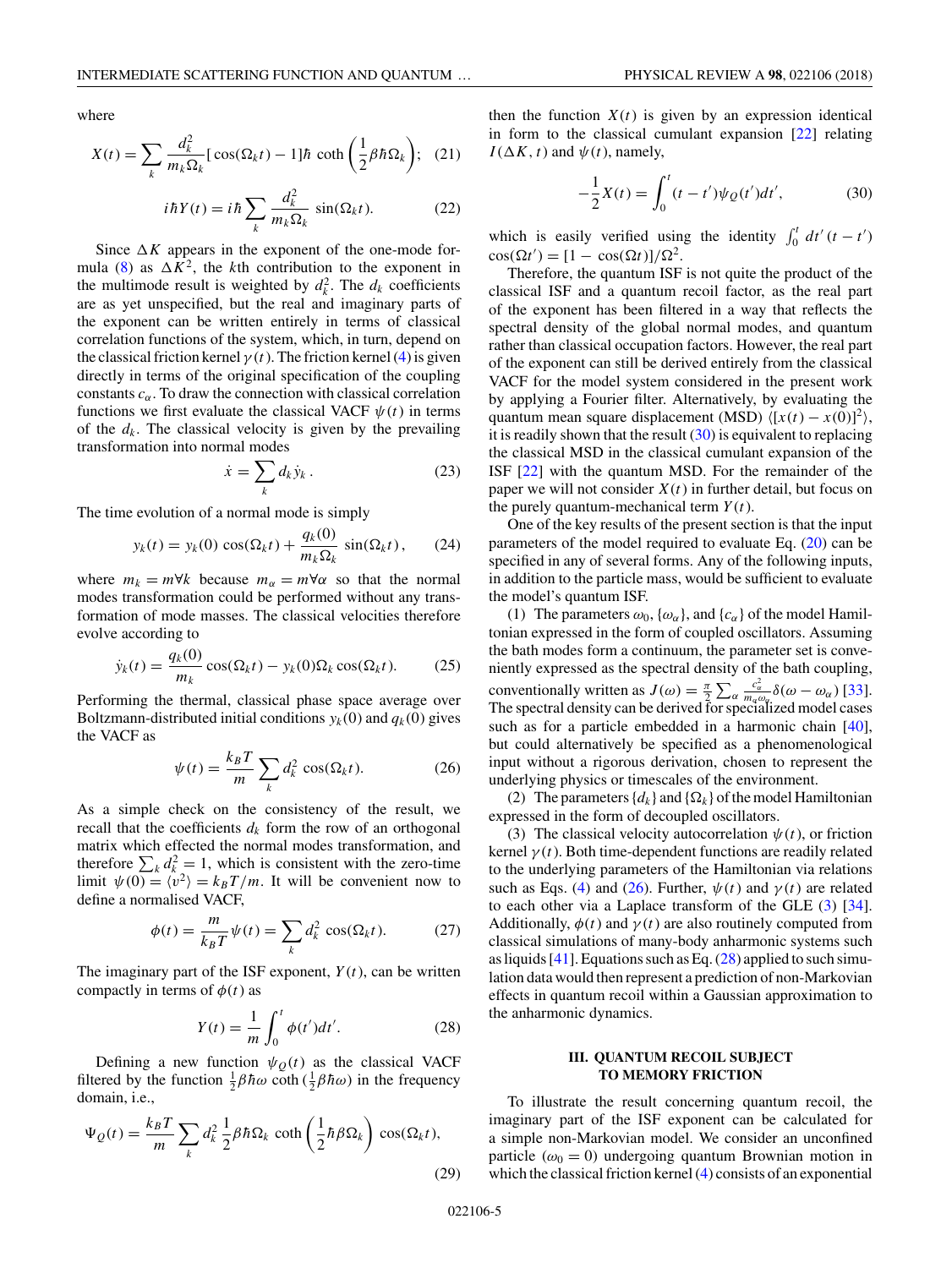decay in time. The unconfined, or flat-surface case, is chosen to simplify the analytical results as far as possible and to isolate the oscillatory features of the quantum recoil line shape that arise purely due to memory friction. However, the methods of Sec. II are still an indispensable part of the argument even when  $\omega_0 = 0$ , as the globally harmonic model Hamiltonian was a necessary step to derive the exact relationship between the classical velocity autocorrelation and the imaginary part of the quantum ISF. In other words we are representing non-Markovian dissipation by the globally harmonic model analyzed in Sec. II.

The exponential kernel is described by two parameters *γ* and  $\omega_c$ , as

$$
\gamma(t) = \theta(t)\gamma\omega_c e^{-\omega_c t}.
$$
\n(31)

As  $\omega_c$  is varied, the total time integral of the friction kernel, or equivalently  $\tilde{\gamma}(0)$  the kernel at zero frequency in the Fourier domain, is being kept constant. The classical VACF can then be derived from a Laplace transform of the classical GLE [34]. The result is

$$
\psi(t) = \frac{k_B T}{m} (p_1 e^{s_1|t|} + p_2 e^{s_2|t|}),\tag{32}
$$

where  $s_1$  and  $s_2$  are the solutions of

$$
s^2 + \omega_c s + \gamma \omega_c = 0,\t\t(33)
$$

and

$$
p_1 = \frac{(s_1 + \omega_c)}{s_1 - s_2}; \quad p_2 = \frac{(s_2 + \omega_c)}{s_2 - s_1}.
$$
 (34)

The normalized VACF is

$$
\phi(t) = p_1 e^{s_1|t|} + p_2 e^{s_2|t|},\tag{35}
$$

and therefore the recoil function is given by

$$
\frac{t}{|t|}mY(t) = \left(\frac{p_1}{s_1}e^{s_1|t|} + \frac{p_2}{s_2}e^{s_2|t|}\right) - \left(\frac{p_1}{s_1} + \frac{p_2}{s_2}\right). \quad (36)
$$

Using the properties of quadratic roots, the constant term in *Y* (*t*) simplifies, giving

$$
\frac{t}{|t|}mY(t) = \left(\frac{p_1}{s_1}e^{s_1|t|} + \frac{p_2}{s_2}e^{s_2|t|}\right) + \frac{1}{\gamma}.
$$
 (37)

The limit of  $Y(t)$  at large positive and negative times is therefore independent of  $\omega_c$ . There is a connection between the  $\omega_c$ -independence of the limits of  $Y(t)$ , and the  $\omega_c$  independence of the classical diffusion coefficient *D*. The diffusion coefficient is given by [42]

$$
D = \int_0^\infty \psi(t') dt',\tag{38}
$$

but from the construction of  $Y(t)$  as an accumulated phase governed by the velocity correlation, it follows that

$$
D = k_B T Y(\infty). \tag{39}
$$

In other words, the classical diffusion coefficient governs the long-time limit of the recoil function. The result is as general as the relations  $(38)$  and  $(28)$ , and therefore although it is neatly illustrated by the exponential kernel, the result is not dependent on any specific friction kernel.



FIG. 1. Analytical forms of the recoil function  $Y(t)$  for ballistic motion (blue dashed line) and different baths represented by the friction kernel (31). One c.m.u. (approximately 0.1 atomic mass units) is defined here as the mass unit consistent with a picosecond,  $\AA$ , meV system. The mass of the particle is 7.0 atomic mass units; all else being equal, the size of the quantum recoil effect scales as *Y*(*t*)  $\propto$  1/*m*. The friction coefficient *γ* in  $\gamma(t) = \theta(t) \gamma \omega_c e^{-\omega_c t}$  was taken as  $\gamma = 1.0 \text{ ps}^{-1}$ , a ballpark figure applicable to the diffusion of adsorbates on metal surfaces. The key features of the curves with varying  $\omega_c$  are a universal gradient at the origin, which matches the result for ballistic motion, and a limit depending only on  $\gamma$  (not  $\omega_c$ ) as  $t \to \pm \infty$ . Different values of  $\omega_c$ , shown in the legend, vary from  $ω<sub>c</sub>$  *ψ* to  $ω<sub>c</sub>$  *γ*. When  $ω<sub>c</sub>$  is very large such that the friction is effectively Markovian, the recoil function transitions monotonically between the limits (red solid curve). When  $\omega_c < 4\gamma$  the VACF  $\phi(t)$ acquires a cosine component and therefore oscillatory features are present in *Y* (*t*) (dot-dashed green curve).

Figure 1 shows the quantum recoil function  $Y(t)$  for a particle of mass 7.0 atomic mass units, subject to the exponential friction kernel (31) with  $\gamma = 1.0 \text{ ps}^{-1}$  and different cutoff frequencies  $\omega_c$ , which include an essentially Markovian example ( $\omega_c \gg \gamma$ ). Also shown is the  $\gamma = 0$  result, corresponding to the ballistic motion of the system particle. The recoil function is always antisymmetric, due to its relationship to the Fourier transform of a real function  $S(\Delta K, \omega)$ .  $Y(t)$ for ballistic motion is linear, with a gradient such that when the complex ISF  $(20)$  is reconstructed, its representation in the energy domain is simply the classical result but shifted by a recoil energy  $E_r = \hbar^2 \Delta K^2 / 2m$  [26]. Comparing to the curves in the presence of the bath shows that the gradient at the origin is a universal property, independent of  $\gamma$  or  $\omega_c$ . The universality can be understood on the basis that no matter how strong the coupling to a bath, on a short-enough timescale the motion of a classical particle will always appear ballistic, with the bath imposing thermal initial conditions. The result therefore applies regardless of either the detailed form, or the absolute strength, of the friction kernel. Coupling to the bath leads to a finite,  $\omega_c$ -independent plateau value  $Y(\pm \infty) = \pm 1/m\gamma$  as shown by Eq. (37). When memory effects are unimportant the recoil function transitions smoothly between  $Y(-\infty)$  and *Y*(+ $\infty$ ) over a transition time governed by *s*<sub>1</sub> and *s*<sub>2</sub> which tend to *γ* when  $\gamma \gg \omega_c$ . However, when  $\omega_c < 4\gamma$ , the decay rates *s*<sup>1</sup> and *s*<sup>2</sup> take complex values which gives rise to oscillations in  $\phi(t)$ ,  $\psi(t)$ , and  $Y(t)$ .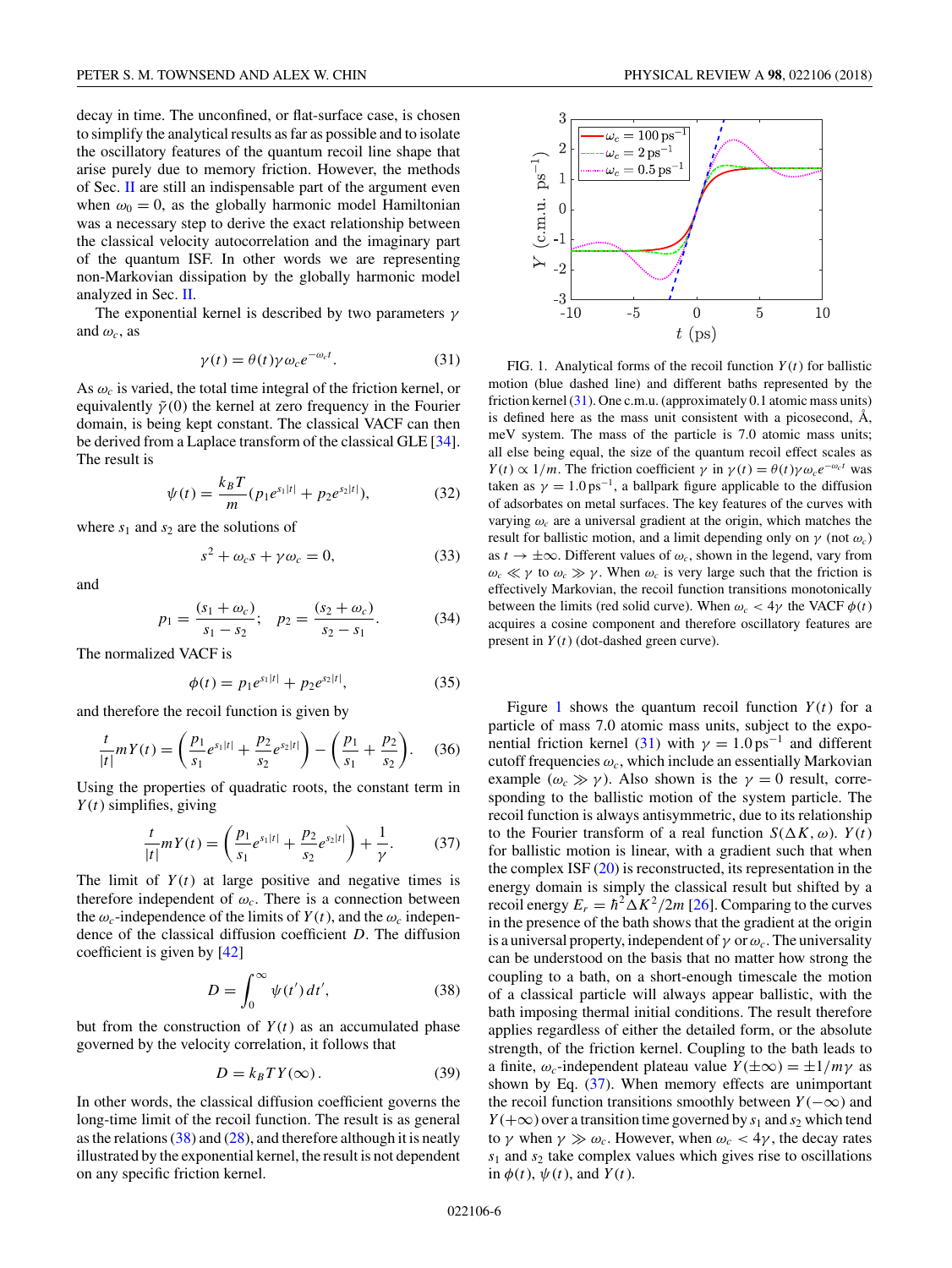

FIG. 2. The recoil functions in Fig. 1 have been exponentiated at  $\Delta K = 1.0 \text{ Å}^{-1}$  to give the complex factor exp  $\left[\frac{1}{2}i\hbar\Delta K^2Y(t)\right]$  which appears in the ISF  $(20)$ . The plot shows the imaginary part only. When the exponent is not too large, the shape of  $\text{Im}\{\exp\left[\frac{1}{2}i\hbar\Delta K^2Y(t)\right]\}$ is very similar to the shape of  $Y(t)$  itself, due to the linear smallargument expansion of  $\sin\left[\frac{1}{2}\hbar\Delta K^2Y(t)\right]$ . However, when the accumulated phase becomes very large, extended oscillations are seen, as shown by the result for ballistic motion (blue dashed curve).

Figure 2 shows the imaginary part of the complex factor  $\exp\left[\frac{1}{2}i\hbar\Delta K^2Y(t)\right]$  in the ISF (20), derived from the recoil functions plotted in Fig. 1. In the damped examples, with the numerical parameters chosen, the plotted imaginary part has a similar form to the recoil function itself, since a smallargument approximation applies  $\sin\left[\frac{1}{2}\hbar\Delta K^2Y(t)\right]$ . However, the ballistic example emphasises that when the accumulated phase spans a large range, monotonic variations in  $Y(t)$  lead to oscillations in the complex factor entering the ISF. The oscillations shown in the ballistic limit translate to a shift of the scattering function in the energy domain.

An oscillatory imaginary signal (polarization) is routinely seen in helium-3 surface spin echo measurements of surface dynamics, the experimental context that provided the impetus for the present investigation. However, the physical origin of the imaginary oscillations is usually scattering from surface phonons [43,44]. Additionally, based on the general result (28) and the VACF for Langevin dynamics in a harmonic well  $[45]$ , the ISF associated with an isolated underdamped bound adsorbate will exhibit an oscillatory imaginary part. The oscillations described in Fig. 1 are related but do not originate from the scattering center being permanently bound, since we are discussing an unconfined particle. It has been described classically how oscillations in GLE correlation functions can arise from transient wells created by the bath coupling, an effect known as solvent caging [46]. Therefore, the results in Figure 1 describe how oscillations in the recoil function *Y* (*t*) come about for diffusion in a completely flat potential energy landscape, as a result of the finite correlation time in the fluctuating bath degrees of freedom. A confluence of the results in the present work, models for surface phonon lineshapes [31] and continuing experimental refinements for the efficient measurement of imaginary polarization [47] and complete spectra [48,49] could allow the experimental disentanglement of the effects in future for suitable systems of low-mass adsorbates.

Although the separation of clean surface phonon effects and effects due to adsorbate recoil would be a serious challenge, the concept is at least feasible in helium scattering owing to the large cross section for diffuse scattering from isolated adsorbates [50]. The general concept that a coupling between two distinct components of a surface system can be probed via scattering from one component, is interestingly familiar in the context of helium scattering and the electron-phonon interaction [51]. The potential of detailed scattering measurements to resolve details of the adsorbate/bath coupling is very significant given the ongoing interest in separating out and quantifying the different contributions to atomic-scale dissipation during surface diffusion [52], where memory effects in dissipation are likely to be indicative of the coupling being predominantly to phononic rather than electronic degrees of freedom.

To relate our results to the broader context of non-Markovian systems, we briefly draw attention to an alternative mechanism by which oscillations in the imaginary part of correlation functions appear due to the nature of systemenvironment coupling. In the model considered throughout the present article, the system co-ordinate is directly coupled to a large number of bath modes. In the context of optical spectra associated with two-state electronic transitions in dye molecules in solution, the physical situation motivates a different family of non-Markovian coupling models. A vibrational solute mode is linearly coupled to the electronic states such that it experiences a net force when the dye is in the excited state. The solute mode is then coupled to a continuum of solvent modes acting as the heat bath [53], allowing the vibrational coordinate to relax to a new equilibrium displacement in the electronic excited state that reduces the optical energy gap for subsequent photon emission (Stokes shift) [54]. The solute mode (special molecular mode) is taken to undergo quantum Brownian motion subject to Langevin friction, and because its motion is directly proportional to the instantaneous optical transition energy, its correlation function  $g(t)$  can be measured by spectroscopic means. In broad analogy with the ISF for quantum diffusion, the imaginary part of *g*(*t*) leads to spectral shifts that can be resolved at low temperature. If the imaginary part of the correlation function is underdamped (has memory), one may resolve a progression of vibronic sidebands, i.e. see the quantum nature of the environment, but overdamped motion leads to a continuous broadening of the spectral line and a Stokes shift. At very high temperatures, the optical correlation function becomes essentially real-valued (like the classical ISF), and the Stokes shifts can no longer be resolved in optical spectra described by the model above [54].

#### **IV. CONCLUSION**

Making use of a normal modes transformation, and reexponentiation result for a single normal mode, we have derived analytical expressions for the intermediate scattering function (ISF) of a quantum particle diffusing in a flat or harmonic potential landscape, linearly interacting with a harmonic bath. The results are presented in the form of an exact relationship between the classical velocity autocorrelation, and the real and imaginary parts of the exponent of the ISF. The results are valid for arbitrary memory friction and therefore extend previous work carried out in the quantum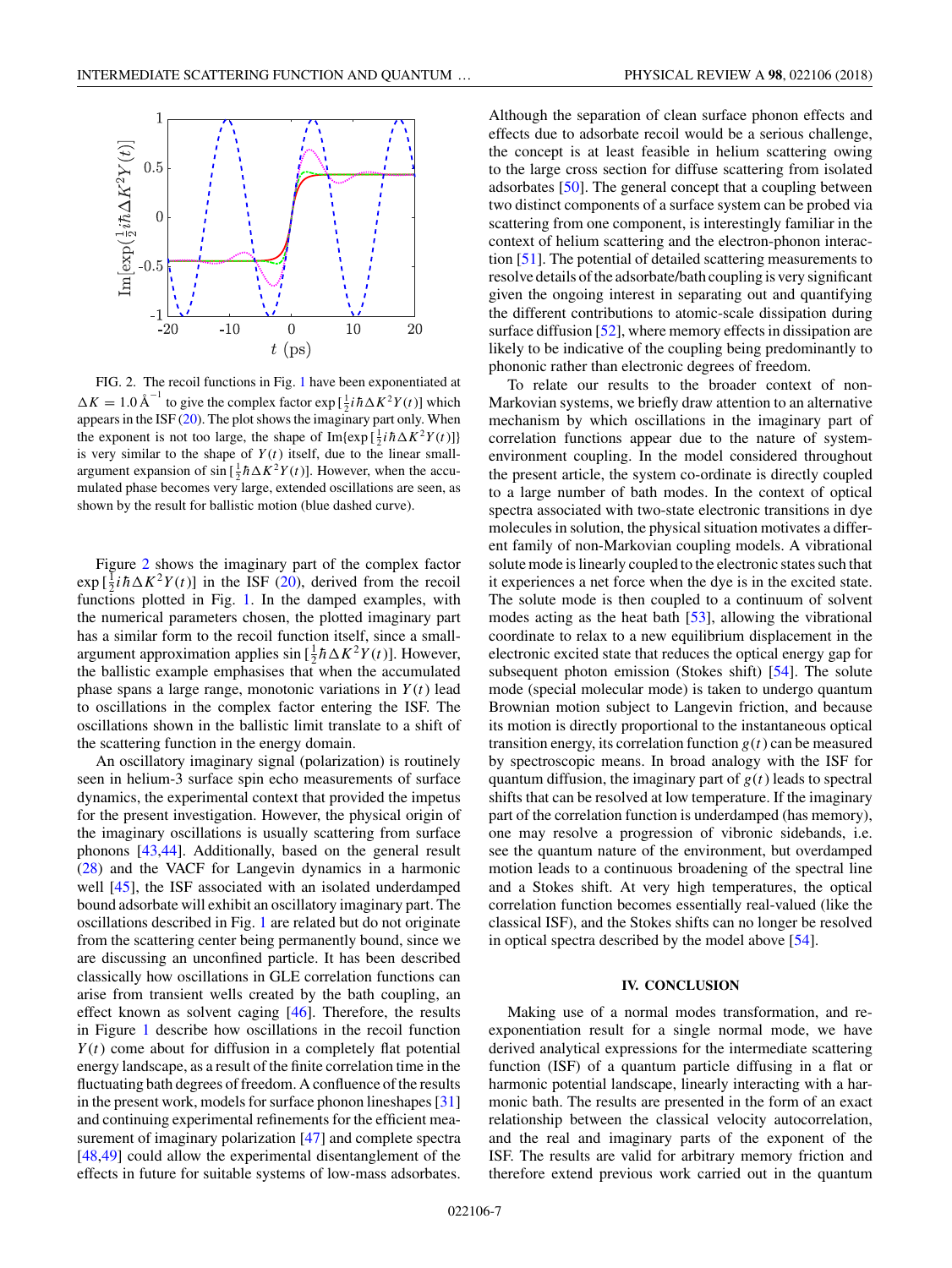Langevin framework where the imaginary part of the ISF exponent was calculated in a Markovian limit. The results allow a straightforward reference calculation of the quantum ISF for arbitrarily strong and non-Markovian friction, which could be used to benchmark more general but approximate methods for calculating quantum correlation functions. We have provided detailed results in closed form for the special case of unconfined diffusion subject to a memory friction kernel of overall strength  $\gamma$ , decaying exponentially in time with a rate  $\omega_c$  that quantifies memory effects. The detailed behavior of the imaginary part of the exponent of the ISF depends on both  $\gamma$  and  $\omega_c$ . However, the long time limit is independent of  $\omega_c$ , and the short-time behavior is independent of both  $\gamma$  and  $\omega_c$ , consistent with universal ballistic behavior on a short enough time scale.

#### **ACKNOWLEDGMENTS**

PT thanks the UK Engineering and Physical Sciences Research Council for doctoral funding under the award reference 1363145, which enabled the majority of the present work. PT thanks Dr. John Ellis for helpful comments on sections of the manuscript, and Professor Salvador Mirét-Artes for highlighting some important prior context.

#### **APPENDIX: NORMAL MODES TRANSFORMATION**

We provide, for convenient reference, some brief additional details on the steps leading from the form of the Hamiltonian in Eqs.  $(1)$  to  $(11)$ , from the perspective of co-ordinates and momenta. The presentation here is nothing new, but is included for clarity and to explain the transformation in the prevailing framework and notation of the main text. As stressed in the main text, there is no need to actually carry out the transformation described here: to justify the derivation of the central results of the article, it is sufficient that the transformation is legitimate and can be carried out in principle.

The Hamiltonian of Eq.  $(1)$  can be written as a quadratic form over the co-ordinate and momentum operators. Write all the co-ordinates of the global system as a column vector **x** in which the first element of the vector is the system co-ordinate *x*, and the rest are the  $x_\alpha$ . Define **p** in the analogous way with the corresponding momenta. Then, the Hamiltonian 1 can be expressed as

$$
H = \frac{1}{2m} \mathbf{p}^T \mathbf{p} + \frac{1}{2} \mathbf{x}^T \mathbf{V} \mathbf{x},
$$
 (A1)

- [1] J. M. Raimond, M. Brune, and S. Haroche, [Rev. Mod. Phys.](https://doi.org/10.1103/RevModPhys.73.565) **[73](https://doi.org/10.1103/RevModPhys.73.565)**, [565](https://doi.org/10.1103/RevModPhys.73.565) [\(2001\)](https://doi.org/10.1103/RevModPhys.73.565).
- [2] P. Kok, W. J. Munro, K. Nemoto, T. C. Ralph, J. P. Dowling, and G. J. Milburn, [Rev. Mod. Phys.](https://doi.org/10.1103/RevModPhys.79.135) **[79](https://doi.org/10.1103/RevModPhys.79.135)**, [135](https://doi.org/10.1103/RevModPhys.79.135) [\(2007\)](https://doi.org/10.1103/RevModPhys.79.135).
- [3] J. Kondo, [Physica B](https://doi.org/10.1016/0378-4363(84)90044-5) **[125](https://doi.org/10.1016/0378-4363(84)90044-5)**, [279](https://doi.org/10.1016/0378-4363(84)90044-5) [\(1984\)](https://doi.org/10.1016/0378-4363(84)90044-5).
- [4] R. A. Bertlmann, W. Grimus, and B. C. Hiesmayr, [Phys. Rev. A](https://doi.org/10.1103/PhysRevA.73.054101) **[73](https://doi.org/10.1103/PhysRevA.73.054101)**, [054101](https://doi.org/10.1103/PhysRevA.73.054101) [\(2006\)](https://doi.org/10.1103/PhysRevA.73.054101).
- [5] J. R. Friedman, V. Patel, W. Chen, S. K. Tolpygo, and J. E. Lukens, [Nature \(London\)](https://doi.org/10.1038/35017505) **[406](https://doi.org/10.1038/35017505)**, [43](https://doi.org/10.1038/35017505) [\(2000\)](https://doi.org/10.1038/35017505).
- [6] A. J. Leggett, S. Chakravarty, A. T. Dorsey, M. P. A. Fisher, A. Garg, and W. Zwerger, [Rev. Mod. Phys.](https://doi.org/10.1103/RevModPhys.59.1) **[59](https://doi.org/10.1103/RevModPhys.59.1)**, [1](https://doi.org/10.1103/RevModPhys.59.1) [\(1987\)](https://doi.org/10.1103/RevModPhys.59.1).

where  $m$  is still the particle mass, and  $V$  is a real symmetric matrix. We have assumed that the mass of every bath oscillator mode is the same as the particle mass, which according to arguments in the main text leads to no loss of generality.

Given that **V** is real and symmetric, there exists an orthogonal matrix **O** such that  $O^T$  **VO** = **D** where **D** is diagonal. Let **y** be a column vector representing a set of operators  $y_k$ , constructed from **x** by a linear transformation

$$
y = Ox.
$$
 (A2)

Define analogously for the momentum operators

$$
\mathbf{q} = \mathbf{O}\mathbf{p} \tag{A3}
$$

representing a set of operators *qk*. Then the Hamiltonian can be written as

$$
H = \frac{1}{2m}\mathbf{q}^T\mathbf{q} + \frac{1}{2}\mathbf{y}^T\mathbf{D}\mathbf{y}.
$$
 (A4)

Since **D** is diagonal, *H* is simply the sum of independent oscillator Hamiltonians, as given by Eq.  $(11)$ , as long as the collections of operators  $\{y_k\}$  and  $\{q_k\}$  satisfy the commutation relations defining them as independent co-ordinate and momentum operators:

$$
[y_k, y_l] = [q_k, q_l] = 0,
$$
 (A5)

and

$$
[y_k, q_l] = i\hbar \delta_{k,l}, \tag{A6}
$$

where  $\delta_{kl}$  is the Kronecker delta symbol. It is straightforward to show that if the original sets of operators represented by **x** and **p** obeyed the correct commutation relations for independent degrees of freedom, then so do  $\{y_k\}$  and  $\{q_k\}$ . The relations  $(A5)$  are trivially satisfied because linear combinations of commuting operators also commute. The positionmomentum commutators  $(A6)$  can be found by writing out the linear transformations (A2) and (A3) as  $y_k = O_{k,a}x_a$  and  $p_k = O_{k,a}x_a$  assuming the summation convention. Then, the commutators can be worked out as

$$
[y_k, q_l] = O_{k,a} O_{b,l}[x_a, p_b] = i\hbar O_{k,a} O_{b,l} \delta_{a,b} = i\hbar O_{k,a} O_{a,l}.
$$
\n(A7)

The defining property of an orthogonal matrix is that  $OO^T = I$ , or  $O_{k,a}O_{a,l} = \delta_{k,l}$ , and therefore the commutators  $[y_k, q_l]$ satisfy the required relation  $(A6)$ .

- [7] D. F. Walls, M. J. Collet, and G. J. Milburn, [Phys. Rev. D](https://doi.org/10.1103/PhysRevD.32.3208) **[32](https://doi.org/10.1103/PhysRevD.32.3208)**, [3208](https://doi.org/10.1103/PhysRevD.32.3208) [\(1985\)](https://doi.org/10.1103/PhysRevD.32.3208).
- [8] T. D. Ladd, F. Jelezko, R. Laflamme, Y. Nakamura, C. Monroe, and J. L. O'Brien, [Nature \(London\)](https://doi.org/10.1038/nature08812) **[464](https://doi.org/10.1038/nature08812)**, [45](https://doi.org/10.1038/nature08812) [\(2010\)](https://doi.org/10.1038/nature08812).
- [9] H.-P. Breuer and F. Petruccione, *The Theory of Open Quantum Systems* (Oxford University Press, New York, 2002), Chap. 3.
- [10] R. Zwanzig, [J. Chem. Phys.](https://doi.org/10.1063/1.1731409) **[33](https://doi.org/10.1063/1.1731409)**, [1338](https://doi.org/10.1063/1.1731409) [\(1960\)](https://doi.org/10.1063/1.1731409).
- [11] J. Dalibard, Y. Castin, and K. Mølmer, [Phys. Rev. Lett.](https://doi.org/10.1103/PhysRevLett.68.580) **[68](https://doi.org/10.1103/PhysRevLett.68.580)**, [580](https://doi.org/10.1103/PhysRevLett.68.580) [\(1992\)](https://doi.org/10.1103/PhysRevLett.68.580).
- [12] R. P. Feynman and F. L. Vernon, [Ann. Phys. \(NY\)](https://doi.org/10.1016/0003-4916(63)90068-X) **[24](https://doi.org/10.1016/0003-4916(63)90068-X)**, [118](https://doi.org/10.1016/0003-4916(63)90068-X) [\(1963\)](https://doi.org/10.1016/0003-4916(63)90068-X).
- [13] U. Schollwöck, [Rev. Mod. Phys.](https://doi.org/10.1103/RevModPhys.77.259) **[77](https://doi.org/10.1103/RevModPhys.77.259)**, [259](https://doi.org/10.1103/RevModPhys.77.259) [\(2005\)](https://doi.org/10.1103/RevModPhys.77.259).